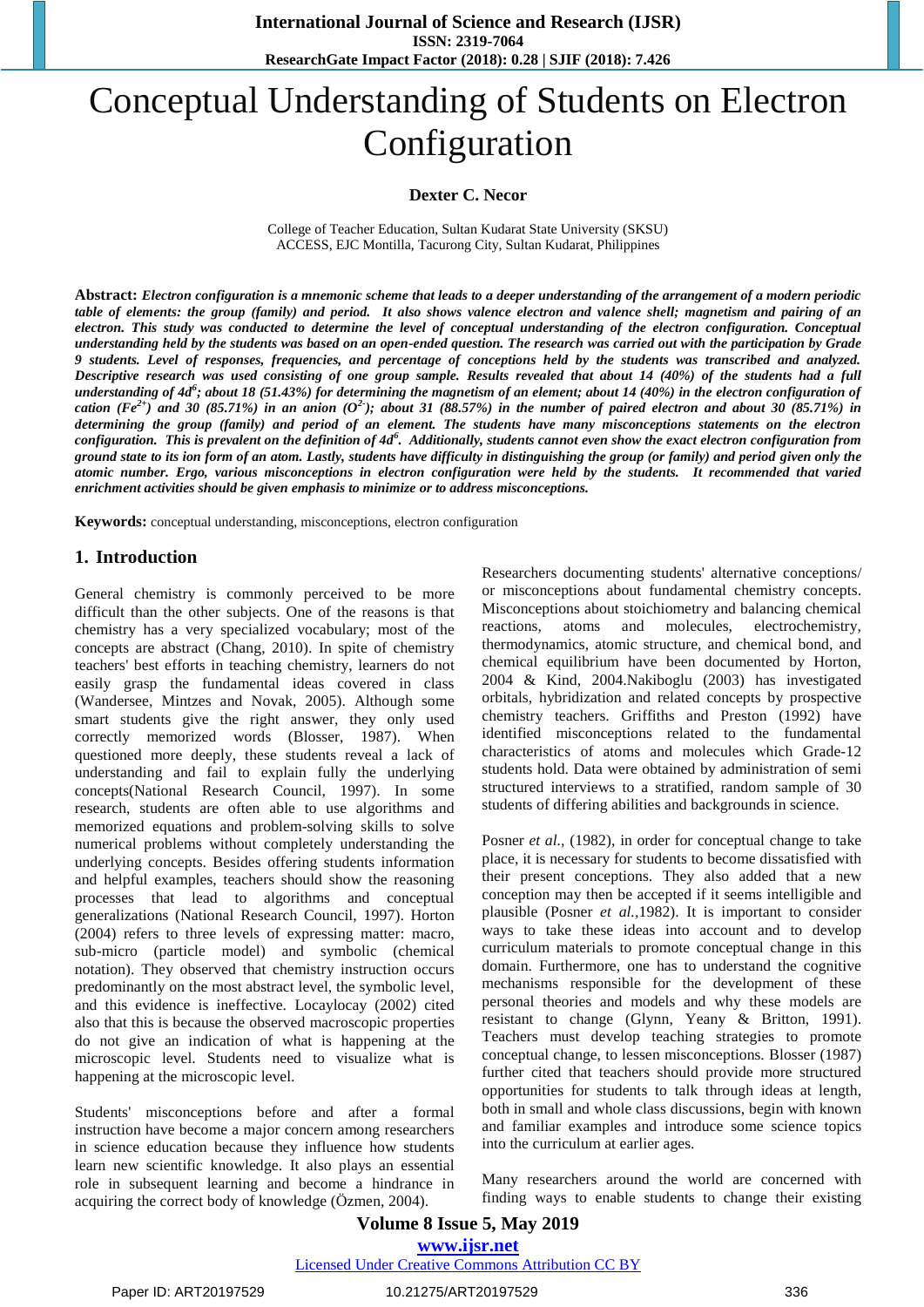conceptions to ones that are likely to be more profitable as they try to the extent their understanding of chemistry (Schmidt, 1994). According to Locaylocay (2004), so as to get optimal insights into the cognitive mechanisms of strategy is to monitor conceptual development throughout the learning process. Such monitoring of conceptual "evolution" provides opportunities for formative assessment and feedback; a powerful, but undervalued teaching strategy (Black, 1998). Studies show that formative assessment produces most learning gains. Tocci and Viehland (1996) cited that the use of technology will help students deepen their understanding underlying the conceptual framework of chemistry to lessen misconceptions and to promote best insights of cognitive level of the students. Using appropriate and relevant materials with the latest and varied teaching strategies gives the students the solid grounding in the basic chemical principles and skills. Furthermore, Tocci and Viehland (1996) cited that instructional goals should develop greater conceptual understanding when students actively participate in the learning process; meaningful learning in their lives and in an environment; and encourages reflection and comparisons with the teachers and peers. These strategies will help the students to focus on mastery of chemistry content and experience scientific inquiry. The use of varied activities such as visualizing and multimedia tools; small-group discussions; and concept mapping has a vital positive outcome to their progression (Necor, 2018). A learning process could be documented and monitored through student worksheets, diagnostic tests, and interview to provide opportunities for formative evaluation and feedback (Locaylocay, 2004).

Misconceptions can be shared by the students wherein some students have the same misconceptions. The National Research Council (1997) suggested that misconceptions can be based on preconceived notions which are rooted in everyday experiences. They also further suggested that nonscientific beliefs such as religious or mythical teachings can cause misconception statements. Conceptual misunderstandings arise when students are taught scientific information in a way that does not provoke them to confront paradoxes and conflicts resulting from their own preconceived notions and nonscientific beliefs. To deal with



Figure 1.0: The Electron Configuration mnemonic. http://ph.images.search.yahoo.com/images/view

their confusion, students construct faulty models that usually are so weak that the students themselves are insecure about the concepts(National Research Council, 1997). Vernacular misconceptions arise from the use of words that mean one thing in everyday life and another in a scientific context (e.g., "work"). And factual misconceptions are falsities often learned at an early age and retained unchallenged into adulthood (National Research Council, 1997).

Before the students embrace the concepts, the science teachers should: identify students' misconceptions; provide a forum for students to confront their misconceptions; and help students reconstruct and internalize their knowledge, based on scientific models (National Research Council, 1997). As further recommended by the National Research Council (1997); science teachers should anticipate the most common misconceptions and be alert. A science teacher must encourage students to test their conceptual frameworks in discussion with other students and by thinking about the evidence and possible tests. Think about how to address common misconceptions with demonstrations and lab work. Revisit common misconceptions as often as you can. And lastly, assess and reassess the validity of student concepts (National Research Council, 1997).

Electron configuration of the atom, that is, how the electrons are distributed among the various atomic orbitals. It describes how the electrons move in an orbital. Mathematically, electron configurations are described by Slater determinants or [configuration](http://en.wikipedia.org/wiki/Configuration_state_function) state functions. Electron configuration is not only all about following the mnemonic scheme as shown in Figure 1.0. Electron configuration can determine if an element is paramagnetic or diamagnetic; elements' number of electron/s from the outermost shell to form cation or anion, and element's group (family) or period. Most students failed to provide an exact definition for an atomic orbital, such as "a one-electron, well-behaved function that can describe - more or less successfully - the behavior of an electron in an atom" (Tsaparlis*et al.,*2002). Thus, this study was pursued to determine the level of understanding of the students from these subtopics of electron configuration and to determine the misconceptions held by the students as basis for remedial activities.



Figure 2.0. The summary of the subshell. http://en.wikipedia.org/wiki/Electron configuration

**Volume 8 Issue 5, May 2019 www.ijsr.net** Licensed Under Creative Commons Attribution CC BY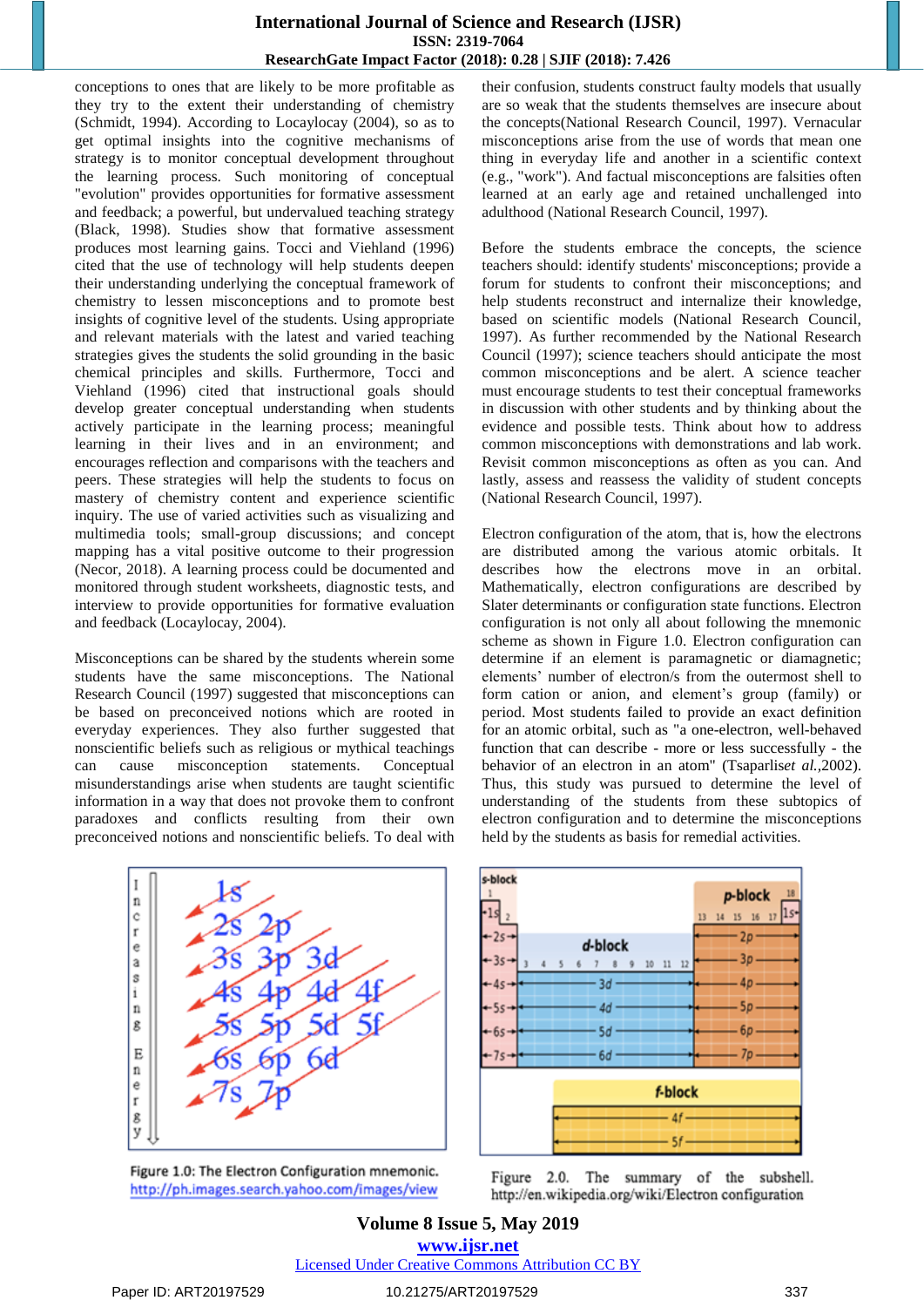#### **2. Objectives of the Study**

The objectives of this study is to determine the level of conceptual understanding of the Grade 9 students about electron configuration. It also determined the misconceptions statements in electron configuration by the students.

### **3. Research Methods**

#### **Research Design**

This study used a descriptive research design. This was conducted to identify students' level of conceptual understanding in electron configuration as the basis for making remedial activities to address the conceptual understanding. The Grade-9 students were chosen as respondents of the research. All of the respondents were exposed to the same instruction, evaluations and various activities. The respondents took the test immediately after discussing electron configuration. An open-ended test was administered to identify their level of conceptual understanding.

#### **Research Instruments**

The research instrument used in the study was an openended questions based on the competencies underlying as shown in Table 1.0. This test was administered to the respondents immediately after teaching electron configuration to identify and to transcribe the level and frequencies of conceptual understanding. A portion of a questionnaire was provided for the respondents to write their solutions or reasoning. Some of the test items were adapted from existing item banks and instruments.

| <b>Table 1:</b> Concept tested and answer on Electron |  |  |
|-------------------------------------------------------|--|--|
| <b>Configuration Test</b>                             |  |  |

| N <sub>0</sub> | <b>Concepts Tested</b>                     | Correct Concept                                                                                                             |
|----------------|--------------------------------------------|-----------------------------------------------------------------------------------------------------------------------------|
| 1.             | Explain the meaning of $\overline{4d^6}$ . | The $4d^6$ (read as four d six), 4                                                                                          |
|                |                                            | stands for energy level or                                                                                                  |
|                |                                            | principal quantum number (n); d                                                                                             |
|                |                                            | type of orbital and 6 number of                                                                                             |
|                |                                            | electrons                                                                                                                   |
| 2.             | Determining the                            | Element 73 has a set on net                                                                                                 |
|                | paramagnetic and                           | unpaired electron, it is                                                                                                    |
|                | diamagnetic of element 73.                 | paramagnetic.                                                                                                               |
| 3.             | The electron configuration                 | $_{26}Fe$ $1s^22s^22p^63s^23p^64s^23d^3$                                                                                    |
|                | of $_{26}$ Fe and Fe <sup>2+.</sup>        | $Fe^{2+}1s^22s^22p^63s^23p^64s^03d^5$                                                                                       |
| 4.             | The electron configuration                 | $_8$ O 1s <sup>2</sup> 2s <sup>2</sup> 2p                                                                                   |
|                | of $_8$ O and O <sup>2-</sup> .            | $Q^2$ - 1s <sup>2</sup> 2s <sup>2</sup> 2p <sup>6</sup>                                                                     |
| 5.             | The number of unpaired                     | $_{29}$ Cu 1s <sup>2</sup> 2s <sup>2</sup> 2p <sup>6</sup> 3s <sup>2</sup> 3p <sup>6</sup> 4s <sup>1</sup> 3d <sup>10</sup> |
|                | electron in $_{29}Cu$ .                    | Therefore, it has one unpaired                                                                                              |
|                |                                            | electron in the d orbital.                                                                                                  |
| б.             | The period and group                       |                                                                                                                             |
|                | (family) of $_{47}$ Ag.                    | $1s^{2}2s^{2}2p^{6}3s^{2}3p^{6}4s^{2}3d^{10}4p^{6}5s^{2}4d^{9}$                                                             |
|                |                                            | Therefore, Period=5,                                                                                                        |
|                |                                            | $group=11B$                                                                                                                 |

#### **Data Gathering Procedure**

After discussion of the electron configuration, the respondents took the test immediately. The respondents were aware about the purpose of the test. All the respondentswere given one hour to finish the test and the instructions were clearly explained before the start of the test. After an hour, all the answers sheets were collected. Respondent's answers were transcribed immediately to assess the level of conceptual understanding based on the criterion of scoring as shown in Table 2.0.

#### **Analysis and Scoring**

In analyzing the open-ended questions in the diagnostic test, a concept-evaluation scheme developed in previous research was used in this study (Necor, 2018, Abraham*et al*, 1994; Haidar 1997; and Nakiboglu, 2003). This scheme selected was appropriate for this study because it enabled to score the answer immediately. Student's responses were checked based on the scientific explanations to identify the levels of understanding. Student's answers that condones to the scientific explanation, adjudged as full understanding (FU) and misconception (MU) statement if not. Sometimes, some answers were unclear and blank were adjudged as no understanding (NU).

| Table 2: The degree of understanding and criteria of scoring |  |
|--------------------------------------------------------------|--|
|--------------------------------------------------------------|--|

| Degree of Understanding | Criteria for Scoring                    |
|-------------------------|-----------------------------------------|
| FU: Full Understanding  | -Responses were scientifically correct. |
|                         | - Clearly stated and showed the correct |
|                         | explanation and solution                |
| MU: Misconception       | -Responses have an incorrect            |
| Understanding           | explanation                             |
|                         | - Responses have lacking solution.      |
| NU: No Understanding    | Non-sense response                      |
|                         | Unclear response                        |
|                         | No response/Blank                       |

The students' responses were then transcribed and analyzed based on the scientific explanation and the degree of understanding was rated. After students' responses had been categorized, frequency distributions were calculated based on percentage (%) responses. There was no attempt to compare the cognitive, age and other variables to the score of the respondents.

## **4. Results and Discussions**

#### **A. Level of Conceptual Understanding**

Students' conception before and after a formal instruction have become a major concern among researchers in science education. It influences how students learn new scientific knowledge. It also plays an essential role in subsequent learning and become a hindrance in acquiring the correct body of knowledge (Özmen, 2006). In this study, a test of six questions was administered to Grade-9 students to identify the level of conceptions on electron configuration. The level of conceptual understanding was categorized as full understanding (FU), misconception understanding (MU) and no understanding (NU). Table 3.0 shows the summary of the level of conceptual understanding of students in electron configuration.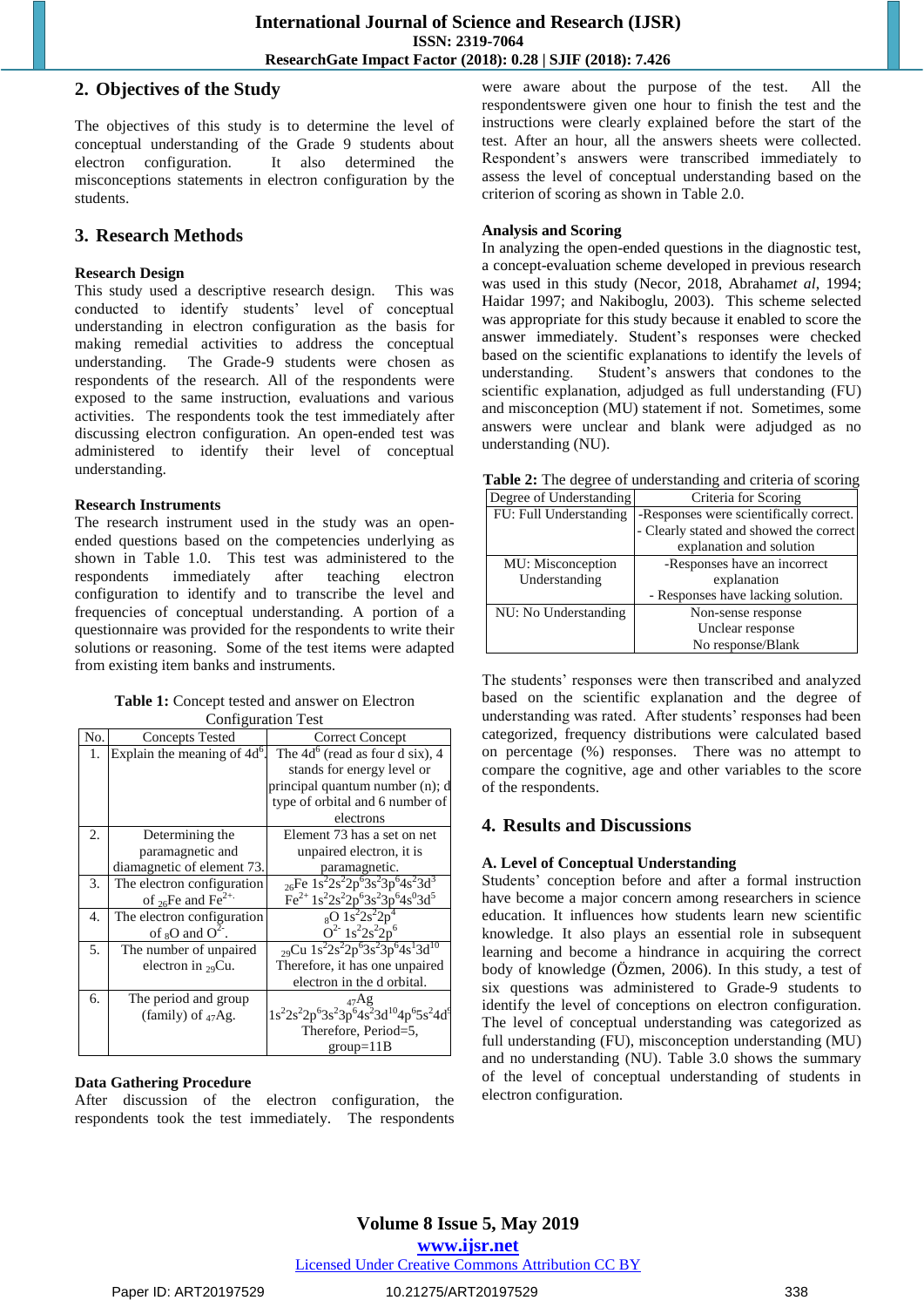|     | <u>twee et me ce conseption onder community of processity in messen configuration</u> |      |       |      |               |          |                                                 |    |       |
|-----|---------------------------------------------------------------------------------------|------|-------|------|---------------|----------|-------------------------------------------------|----|-------|
|     |                                                                                       |      | Full  |      | Misconception |          | No<br>Understanding Understanding Understanding |    | Total |
| No. |                                                                                       |      |       |      |               |          |                                                 |    |       |
|     | <b>Concept Tested</b>                                                                 | (FU) |       | (MU) |               | (NU)     |                                                 |    |       |
|     |                                                                                       |      | $\%$  |      | $\%$          |          | $\%$                                            |    | $\%$  |
|     | Meaning of 4d <sup>o</sup> .                                                          | 14   | 40.00 | 21   | 60.00         | $\Omega$ |                                                 | 35 | 100   |
|     | Determining the paramagnetic and diamagnetic of element 73.                           | 18   | 51.43 |      | 48.57         | $\Omega$ |                                                 | 35 | 100   |
|     | The electron configuration of <sub>26</sub> Fe and Fe <sup>2+.</sup>                  |      | 40.00 | 21   | 60.00         | $\Omega$ |                                                 | 35 | 100   |
| 4   | The electron configuration of ${}_{8}O$ and $O^{2}$ .                                 | 30   | 85.71 |      | 14.29         | $\Omega$ |                                                 | 35 | 100   |
|     | The number of unpaired electron in $_{29}Cu$ .                                        | 31   | 88.57 |      | 11.43         | $\Omega$ |                                                 | 35 | 100   |
|     | The period and group (family) of $_{47}$ Ag.                                          | 30   | 85.71 |      | 14.29         | $\Omega$ |                                                 | 35 | 100   |

**Table 3:** Level of Conceptual Understanding of students in Electron Configuration

Among the six items, items 4, 5 and 6 garnered the highest percentage of full understanding (FU) of 30 (85.71%); 31  $(88.57\%)$ ; and 30  $(85.71\%)$  students, respectively. These include in determining the electron configuration of neutral atom and of an anion. Furthermore, the students can determine the group (family) or period of an element given the atomic number of Silver  $(47Ag)$  (item #6). Lastly, the students are able to show correctly the number of electron on a shell given the atomic number of Copper  $({}_{29}Cu)$  (item #5).

In spite of high percentage of FU, there are still misconception statements held by the students as shown in Table 3.0. it revealed that items 1, 2 and 3 garnered many misconception statements. These include the meaning of 4d<sup>6</sup>; the paramagnetic and diamagnetic of an atom and electron configuration of cation.

#### **B. Misconception Understanding (MU)**

The following tables presents the different misconception statements held by the students to each items.

| <b>Table 4:</b> Student's misconceptions about the meaning of $4d^6$ |  |
|----------------------------------------------------------------------|--|
|----------------------------------------------------------------------|--|

| Ouestion #1 | Sample Responses (Verbatim)                           |
|-------------|-------------------------------------------------------|
| What is the | - The "4" signifies its orbital                       |
|             | meaning of - The "4" is the quantum number            |
| $4d^{6}$ ?  | - The symbol $4d6$ has a quantum number of 4          |
|             | The 4d is the orbital and it has an exponent of 6.    |
|             | - The $4d^6$ is an isotope.                           |
|             | - The meaning of this symbol is that $4d6$ is part of |
|             | electron configuration that is not fully filled and   |
|             | it's a type of an orbital.                            |
|             | - The symbol $4d^6$ is an example of an electron      |
|             | configuration.                                        |
|             | The symbol $4d^6$ is that, 4 is an integer.           |
|             | The symbol $4d^6$ is the number of energy.            |



**Figure 5:** The definition of the electron configuration (Source: Chang, 2010)

According to Chang  $(2010)$ , "4" signifies the principal quantum number or the energy level of an atom. It also depicts the distance of an electron from the nucleus. Whereas the "d" denotes for the type of orbital or angular momentum quantum number. And the superscript signifies for the number of electrons in the orbital or subshell. However, student #16 believed that  $4d^6$  is a form of isotope

as shown in Figure 6.0. Isotopes of a particular [element](http://en.wikipedia.org/wiki/Chemical_element) contains the same number of proton but differ in the number of atomic masses for example:  $_{92}U^{235}$  and  $_{92}U^{239}$ .

|  | The symbol 4dd is an inatoxi. "4" is the energy level, |  |
|--|--------------------------------------------------------|--|
|  | d'reprients the arkital, and the 6'reprisents the      |  |
|  | ruman of electrons in that arantel.                    |  |

**Figure 6:** Misconception statement by student no. 16

**Table 5:** Students' misconceptions about paramagnetic and diamagnetic element

| $\alpha$ and $\alpha$ $\beta$ and $\alpha$ $\beta$ and $\alpha$ $\beta$ |                                                      |  |  |
|-------------------------------------------------------------------------|------------------------------------------------------|--|--|
| Question #2                                                             | Sample Responses (Verbatim)                          |  |  |
| An element has                                                          | The symbol at the last is $5d3$ so there are 3       |  |  |
| an atomic number                                                        | visible electrons at 5 boxes.                        |  |  |
| of 73, does this                                                        | - The last electron configuration of the element     |  |  |
| atom occur as                                                           | is $7p^3$                                            |  |  |
| diamagnetic or                                                          | - This element is a paramagnetic because its         |  |  |
| paramagnetic?                                                           | isotope is $5d3$ .                                   |  |  |
|                                                                         | -It is paramagnetic because it contains 5            |  |  |
|                                                                         | unpaired electrons.                                  |  |  |
| - The element is paramagnetic because all the                           |                                                      |  |  |
|                                                                         | boxes are filled.                                    |  |  |
|                                                                         | - The element is paramagnetic because it has         |  |  |
|                                                                         | positive charge electrons.                           |  |  |
|                                                                         | -It is paramagnetic because it does not contain      |  |  |
|                                                                         | net unpaired electrons.                              |  |  |
|                                                                         | -It is diamagnetic because it is not completely      |  |  |
|                                                                         | filled.                                              |  |  |
|                                                                         | -It is paramagnetic because it has $+\frac{1}{2}$ ms |  |  |
|                                                                         | -Because there are three unpaired spins and          |  |  |
|                                                                         | there are three unpaired electrons.                  |  |  |

Students believed if all orbitals were filled by an electron, it is paramagnetic. In the caseatomic number  $(Z)$  =73, the electron configuration is  $1s^{2}2s^{2}2p^{6}3s^{2}3p^{6}4s^{2}3d^{10}4p^{6}5s^{2}4d^{10}5p^{6}6s^{2}4f^{14}5d^{10}6p^{3}$ which shows that the  $6p<sup>3</sup>$  orbital has an incomplete shell.

Chang (2010) explained that paramagnetic substances are those that contain net unpairedspins and are attracted by a magnet. On the other hand, if the electron spins are paired, or antiparallel to each other, the  $m$ agnetic effects cancel out. Diamagnetic substances do not contain net unpaired spins andare slightly repelled by a magnet (Chang, 2010).Thus, Z=73 is a paramagnetic element because it contains a net unpaired electrons. According to [Hund's rule,](http://en.wikipedia.org/wiki/Hund%27s_rule) the spins of unpaired electrons are aligned parallel and this gives these molecules [paramagnetic](http://en.wikipedia.org/wiki/Paramagnetism) properties (Chang, 2010).

#### **Volume 8 Issue 5, May 2019 www.ijsr.net** Licensed Under Creative Commons Attribution CC BY

Paper ID: ART20197529 10.21275/ART20197529 339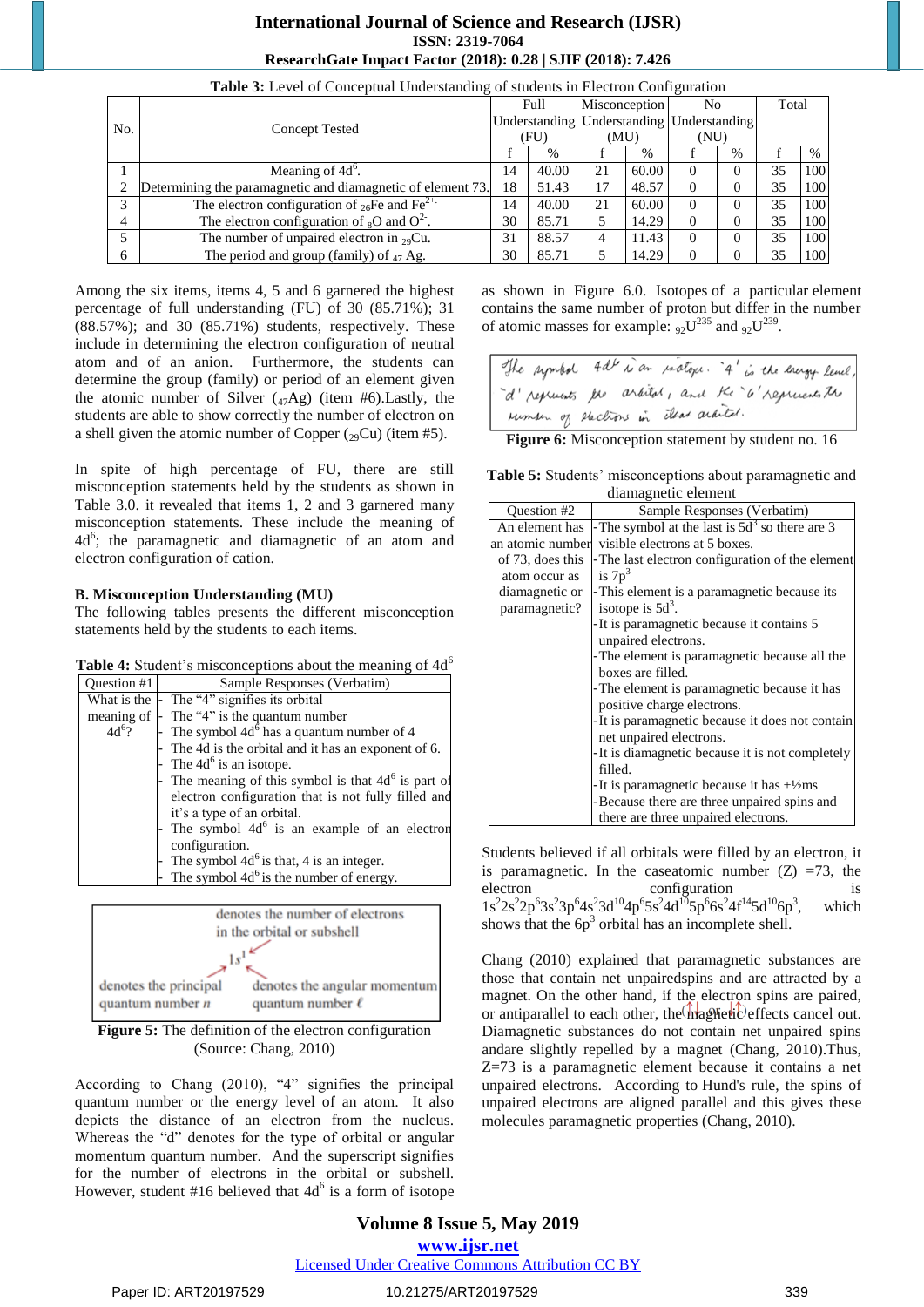

Student No. 10 believed that  $Z=73$  is a paramagnetic which is correct. However, the electron configuration mnemonic is already wrong. The atom must end at  $6p<sup>3</sup>$  not  $5d<sup>3</sup>$  as shown in Figure 6.0. Thereby, the student No. 16 was not able to correctly write the correct electron configuration scheme for Z=73 element as adjudged as misconception statement.

**Table 5:** Students' misconceptions about the electron uration of ground state (Ee) and cation  $(Fe^{2+})$ 

|                            | configuration of ground state (Fe) and cation (Fe    |
|----------------------------|------------------------------------------------------|
| Ouestion #3                | Sample Responses (Verbatim)                          |
| What is the correct        | - Fe <sup>2+</sup> $1s^22s^22p^63s^23p^64s^23d^4$    |
| electron configuration of  | - Fe <sup>2+</sup> $1s^22s^22p^63s^23p^64s^13d^7$    |
| ground state Fe and $Fe2+$ | - $Fe^{2+} 1s^2 2s^2 2p^6 3s^2 3p^6 4s^2 3d^8$       |
| (cation, $Z=26$ )?         | - Fe <sup>2+</sup> $1s^22s^22p^63s^23p^64s^03d^{10}$ |
|                            | - Fe <sup>2+</sup> $1s^22s^22p^63s^23p^63d^6$        |

Students are able to write correctly the electron configuration of a ground state element but they are seemed confused when an atom became a cation (Figure 7.0). In Figure 7.0 the student had a correct electron configuration of ground state $_{26}$ Fe but failed to show a correct electron configuration if the Fe became cation  $(Fe<sup>2+</sup>)$ . The correct electron configuration for  $\text{Fe}^{2+}$ ,  $1s^22s^22p^63s^23p^64s^03d^8$ the two electrons from the 4s orbital was released and added to 3d orbital. Chang (2010) explained that this phenomenon almost happens in elements that are found in the d-block (transition group or family). It is believed that these group or elements tend to excite (jump to higher energy level) and goes back to the lower energy level.

**Figure 7:** Misconception representation of electron configuration by student no. 4

**Table 6:** Students' misconceptions about the electron configuration of ground state (O) and anion  $(O<sup>2</sup>)$ 

| Question #4                                 | Sample Responses (Verbatim)                                                 |
|---------------------------------------------|-----------------------------------------------------------------------------|
| What is the correct electron                | $-$ O <sup>2-</sup> 1s <sup>2</sup> 2s <sup>2</sup> 2p <sup>2</sup>         |
| configuration of ground state O             | - $Q^2$ <sup>1s<sup>2</sup>2s<sup>2</sup>2p<sup>4</sup>3s<sup>2</sup></sup> |
| and its anion, $Q^2$ <sup>-</sup> $(Z=8)$ ? | - $Q^2$ 1s <sup>2</sup> 2s <sup>0</sup> 2p <sup>6</sup>                     |

Chang (2010) suggested that, in anion, the element tends to be an isoelectronic with noble gases to achieve stability of an atom thus forming an anion. Moreover, the element tends to accept or gain electron/s to become an isoelectronic with noble gases. The charge denotes also the number of electron gained or accepted from its outermost shell or valence shell. Figure 8.0 shows that both student 15 and 21 had a wrong representation of the electron configuration of  $O<sup>2</sup>$ . The atoms to become isoelectronic with noble gases, they tend to gain an electron. In the case of  $O^2$ , the  $2p^4$  orbital will gain two electrons to become an isoelectronic with  $_{10}$ Ne element. Thus,  $O^{2}$  must have an electron configuration of  $1s^{2}2s^{2}2p^{6}$ .

$$
80 = 15^{2}25^{2}29^{4}
$$
  
Answer:  
 $0^{2} = 15^{2}25^{2}29^{6}$   
Answer:  
 $0^{2} = 15^{2}25^{2}29^{6}$ 

**Figure 8:** Misconception statements held by student's no. 15 and 21

**Table 7:** Students' misconceptions about the unpaired  $eleatron$  in  $Cu$ 

|                   | CREATH III 79Cu                                 |
|-------------------|-------------------------------------------------|
| Question #5       | Sample Responses (Verbatim)                     |
| How many          | - Only one has no pair because in electron      |
| unpaired electron | configuration $3d4$ is not fully filled so the  |
| for $_{29}Cu?$    | wavelength has no pair.                         |
|                   | - It has one unpaired electron because the last |
|                   | orbital is only upward, it has no paired and    |
|                   | unpaired electron.                              |

Chang (2010) explained that copper  $(Z=29)$  is a transition metal. Transition metals either have incompletely filled "d" subshells or readily give rise to cations that have incompletely filled "d" subshells. According to Hund's rule, copper, whose electron configuration is  $[Ar]4s^{1}3d^{10}$ rather than  $[Ar]4s<sup>2</sup>3d<sup>9</sup>$ . The reason for these irregularities is that a slightlygreater stability is associated with completely filled  $(3d^{10})$  subshells. In general, half-filled and completely filled subshells have extra stability (Chang, 2010).



**Figure 9:** The Pauli exclusion principle (filling-up) of orbital of Copper atom

Another application of electron configuration is the determination of the group (family) and period of the element without looking the periodic table of elements. Table 8.0 shows three misconception statements in determining the group and period of 47Ag.

**Table 8:** Students' misconceptions about the group (family) and period of  $47\text{Ag}$ 

| $m = 100$             |                                                     |  |
|-----------------------|-----------------------------------------------------|--|
| Question #6           | Sample Responses (Verbatim)                         |  |
| What is the group     | - The last electron configuration of $_{47}$ Ag is  |  |
| (or family) and       | $4d^9$ , so its period is 4 while its group is 11B. |  |
| period of $_{47}$ Ag? | - The period is 4 and group is 11B.                 |  |
|                       | - The period is 11 and group is 5B.                 |  |

# **Volume 8 Issue 5, May 2019 www.ijsr.net**

Licensed Under Creative Commons Attribution CC BY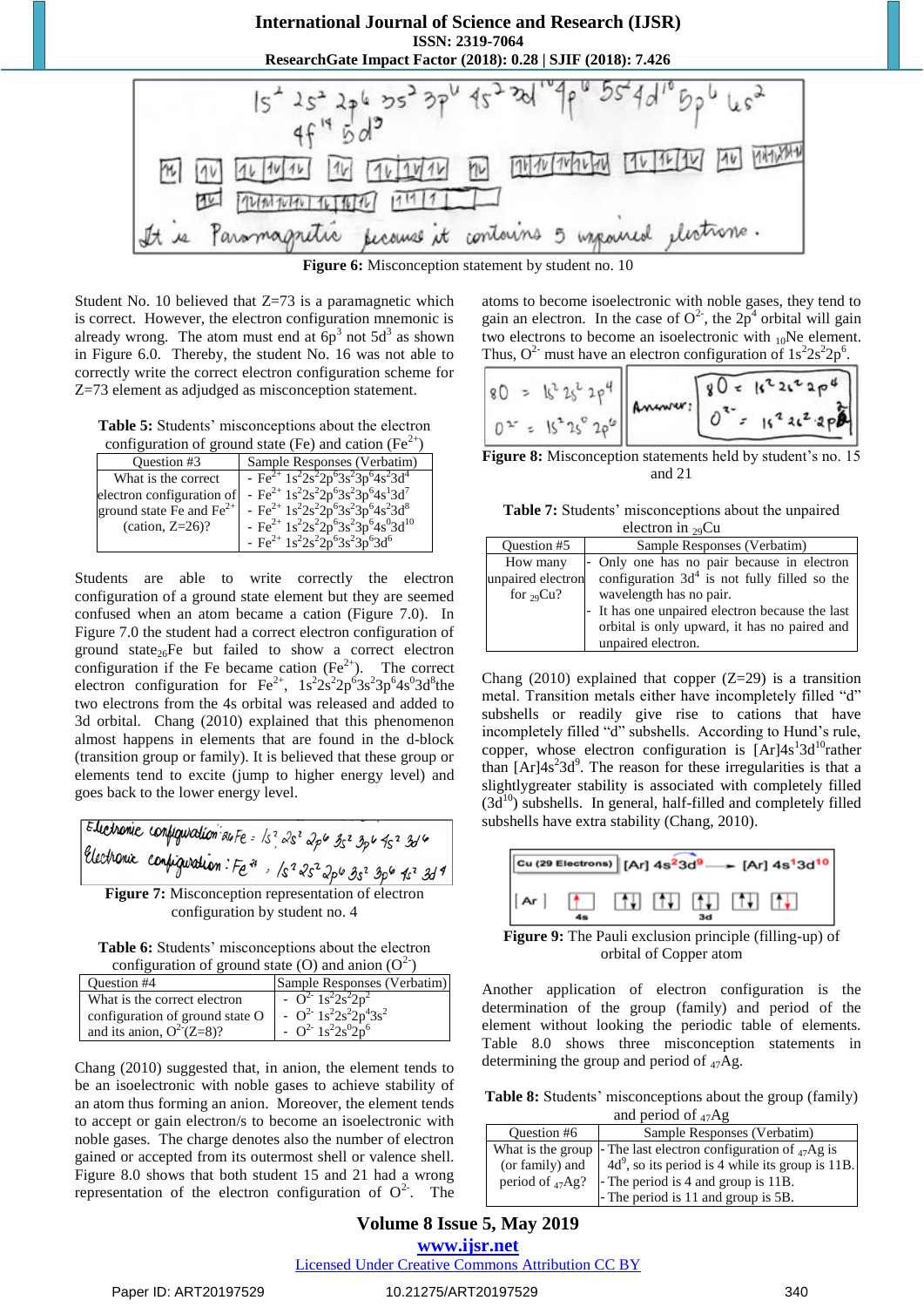The period denotes the highest principal quantum number while the group can be determined by its number of electron in the valence shell. In the case of  $_{47}Ag$ , the electron configuration is  $1s^2 2s^2 2p^6 3s^2 3p^6 4s^2 3d^{10} 4p^6 5s^2 4d^9$  which means that it is in period 5 and group 11B. Some students

seemed to confuse about the period because according to them,  $4d^{9}$  is last orbital but the  $5s^{2}$  is the highest principal quantum number (5) as shown by student No. 23 in Figure 10.0



**Figure 10.0:** Misconception representation of student no. 23

Electronic configurations describe electron's orbital, its magnetism of element as paramagnetic or diamagnetic, elements' number of electron/s from the outermost shell to form cation or anion, and can determine the group (family) or period of an element. Based on the results, many students have suggested many misconceptions statements. This results further suggested that chemistry education teachers should be aware the possible misconceptions to be given by their students. Additionally, this will give a hint for teachers to look for possible teaching strategies. As suggested by the National Research Council (1997), prior the students embrace the concepts, the science teachers should identify students' misconceptions; confront their misconceptions; and guide the students to answer based on scientific models. The teacher can also to think of solid evidences to have some possible strategies such as demonstrations and lab work and to reassess the validity of student concepts (National Research Council, 1997).

#### **C. Possible Enrichment Activities in Electron Configuration**

In addressing the misconceptions in electron configuration needs various interventions and activities. Many resources suggested various activities and strategies to address the misconceptions of the students. These include the use of varied activities such as visualizing and multimedia tools; small-group discussions; and concept mapping have a vital positive outcome in their progression (Necor, 2018) to address misconceptions. The use of experiments particularly on flame tests. This will explain the ground state and excited state of an atom. Computer assisted activities was also recommended. Let the students browse some websites readily available for them to experience the picture of elements' in excited state. They would be able to pictureout the trends of electron configuration within a group (family) and within the period (n) and concept mapping. Lastly, more activities should instill for the students to practice and master the electron configuration. Ergo, from these activities electron configuration is not only a mnemonic to memorize but rather a vital concept to have an in-depth understanding about the atom.

# **5. Conclusions**

This study was undertaken to identify students' level of conceptual understanding in the electron configuration. Based on students' level of conceptual understanding in the

electron configuration, it can be concluded that majority of the sample students have full understanding of the electron configuration of neutral atom and in determining the family (group) and period of an atom. Moreover, most of the students have outright misconceptions especially on the meaning of electron configuration, cations' electron configuration and magnetism of an element. It is then recommended to that teachers should be aware of the existing conceptions of the students. prior to the teaching of electron configuration, teachers should be aware of the existing conceptions. The teachers should use the enrichment activities to improve conceptual understanding in electron configuration. And lastly, to assess conceptual understanding based on the diagnostic test and interview.

# **References**

- [1] Abraham, R., Michael & Williamson, Vickie & L. Westbrook, Susan. (1994). A Cross-Age Study of the Understanding of Five Chemistry Concepts. Journal of Research in Science Teaching. 31. 147 - 165. 10.1002/tea.3660310206.
- [2] Abraham, M. R., Gryzybowski, E. B., Renner, J. W. and Marek, A. E (1992). Understanding and misunderstanding of eighth graders of five chemistry concepts found in textbooks*. Journal of Research in Science Teaching*, 29, 105-120.
- [3] Black, P., & Wiliam, D. (1998a). Assessment and classroom learning. *Assessment in Education, 5*(1), 7- 74.
- [4] Black, P., & Wiliam, D. (1998b). Inside the black box: Raising standards through classroom assessment. *Phi Delta Kappan, 80*(2), 139-148.
- [5] Blosser, P. E. (1987). Science Misconceptions Research and Some Implicationsfor the Teaching of Science to Elementary School Students. ERIC/SMEACScience Education Digest No. 1, 1987. Retrieved from http/www.ericdigests.org/pre-925/science.htm. (2007).
- [6] Chang, R., (2010). Chemistry. 10th ed. ISBN 978–0– 07–351109–2. Title.QD31.3.C38 2010 540—dc22. Mc-Graw Hill Publishing Company.Retrieved from [http://www.academia.edu/34878381/Chemistry\\_10th\\_E](http://www.academia.edu/34878381/Chemistry_10th_Edition_Raymond_Chang) [dition\\_Raymond\\_Chang](http://www.academia.edu/34878381/Chemistry_10th_Edition_Raymond_Chang)
- [7] Glynn, S. M., Yeany, R. H., & Britton, B. K. (1991). A constructive view of learning science. In S. M. Glynn, R. H. Yeany, & B. K. Britton (Eds.), *The psychology of*

#### Licensed Under Creative Commons Attribution CC BY